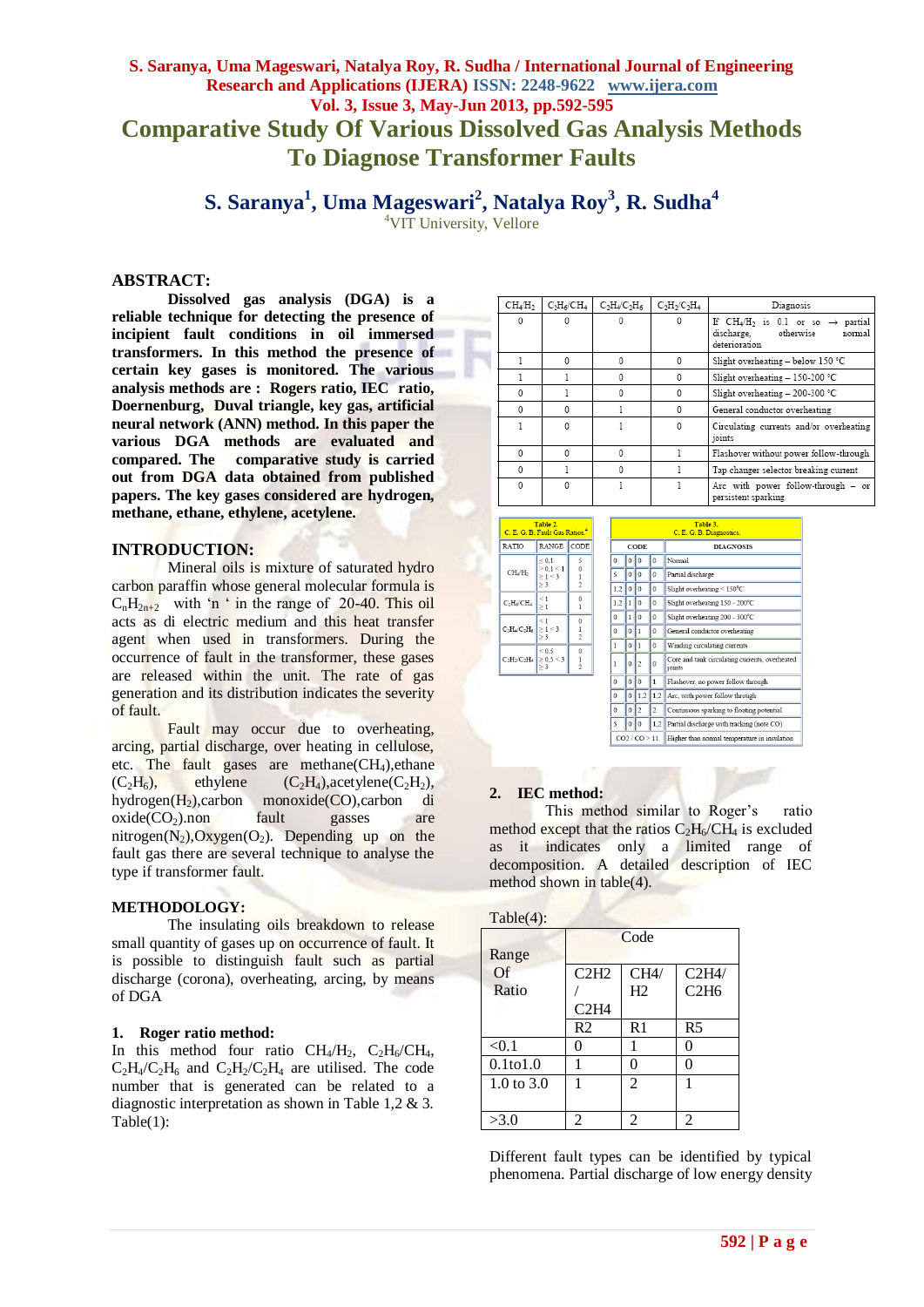## **S. Saranya, Uma Mageswari, Natalya Roy, R. Sudha / International Journal of Engineering Research and Applications (IJERA) ISSN: 2248-9622 www.ijera.com Vol. 3, Issue 3, May-Jun 2013, pp.592-595**

is observed by discharged in gas filled cavities from incomplete impregnation. Partial discharge of high energy density leads to perforation of solid insulation. Thermal faults are observed by overheating of insulation conductors.

## **3. Doernenburg Ratio Method:**

In this method the gas concentration from ratio of  $CH<sub>4</sub>/H<sub>2</sub>$ ,  $C<sub>2</sub>H<sub>2</sub>/CH<sub>4</sub>$ ,  $C<sub>2</sub>H<sub>4</sub>/C<sub>2</sub>H<sub>6</sub>$  and  $C_2H_2/C_2H_4$  are utilised. The value of gases must exceed the concentration L1 when there is fault at the unit. Table (5) shows the key gases and their concentration L1. Table (5):

| Key Gas              | <b>Concentrations L1</b><br>(ppm) |
|----------------------|-----------------------------------|
| Hydrogen $(H2)$      | 100                               |
| Methane $(CH4)$      | 120                               |
| Carbon Monoxide (CO) | 350                               |
| Acetylene $(C_2H_2)$ | 35                                |
| Ethylene $(C_2H_4)$  | 50                                |
| Ethane $(C2H6)$      | 65                                |

To diagnose the fault the step by step procedure in this method is:

- Gas concentrations are obtained by extracting the gases and separating them by chromatograph
- If at least one of the gas concentrations (in ppm) for H2, CH4, C2H2, and C2H4 exceeds twice the values for limit *L1* (see table 7) and one of the other three gases exceeds the values for limit *L1*, the unit is considered faulty; proceed to Step 3.
- Determining validity of ratio procedure: If at least one of the gases in *each* ratio CH /H  $C_2^4$ ,  $C_2^2$ ,  $C_2^2$  are acceeds limit *L*1, the ratio  $\begin{bmatrix} C_1H/CH_4, & C_2H/CH_4 \end{bmatrix}$  and procedure is valid. Otherwise, the ratios are not significant, and the unit should be resample and investigated by alternative procedures.
- Assuming that the ratio analysis is valid, each successive ratio is compared to the values obtained from table 8 in the order of ratio CH<sub>4</sub>/H<sub>2</sub>, C<sub>2</sub>H<sub>2</sub>/CH<sub>4</sub>, C<sub>2</sub>H<sub>2</sub>/CH<sub>4</sub> and  $C_2H_6/C_2H_2$

If all succeeding ratios for a specific fault type fall within the values (column) given in table(6), the suggested diagnosis is valid. Table(6):

| Suggested                                      | 1.thermal | 2.corona   | 3.arcing  |
|------------------------------------------------|-----------|------------|-----------|
| Fault                                          | decomposi | low        | (high     |
| diagnosis                                      | tion      | Intensity  | intensity |
|                                                |           | PD)        | PD)       |
|                                                |           |            |           |
|                                                |           |            |           |
| CH4/H2                                         | >1.0      | < 0.75     | < 0.3     |
|                                                | >0.1      | ${<}1.0$   | < 0.1     |
| C2H2/C2H4                                      | < 0.1     | <b>Not</b> | < 0.3     |
|                                                | < 0.01    | significia | < 0.1     |
|                                                |           | nt         |           |
| C <sub>2</sub> H <sub>2</sub> /C <sub>H4</sub> | < 0.1     | >0.75      | >0.3      |
|                                                | >0.01     | >1.0       | >0.1      |
|                                                | < 1.0     |            |           |
|                                                | < 0.1     |            |           |
|                                                |           |            |           |

## **4. Duval Triangle method:**

This method was developed in 1960 by M.Duval. To determine whether the problem exists at least the one of the hydro carbon gases or hydrogen must be at L1 level or above , and the gas generation rate must be at least G2[]. The L1 level and gas generation rates are shown in table (7).



Legend

PD = Partial Discharge

w

T1 = Thermal Fault Less than 300 °C<br>T2 = Thermal Fault Between 300 °C and 700 °C

T3 = Thermal Fault Greater than 700 °C

D1 = Low Energy Discharge (Sparking)

D2 = High Energy Discharge (Arcing)<br>DT = Mix of Thermal and Electrical Faults

Table(7):

| $\sqrt{2}$<br>Gas | L1 limits | G1 limits   | G <sub>2</sub> limits |  |
|-------------------|-----------|-------------|-----------------------|--|
|                   |           | (ppm<br>per | (ppm)<br>per          |  |
|                   |           | month)      | month)                |  |
| H2                | 100       | 10          | 50                    |  |
| CH <sub>4</sub>   | 75        | 8           | 38                    |  |
| C2H2              | 3         | 3           | 3                     |  |
| C2H4              | 75        | 8           | 38                    |  |
| C2H6              | 75        | 8           | 38                    |  |
| CO                | 700       | 70          | 350                   |  |
| CO <sub>2</sub>   | 7000      | 700         | 3500                  |  |

Once a problem has been detected, calculate the total accumulated Amount of the three Duval triangle gases (CH<sub>4</sub>, C<sub>2</sub>H<sub>2</sub>, C<sub>2</sub>H<sub>4</sub>) and divide each gas by the total.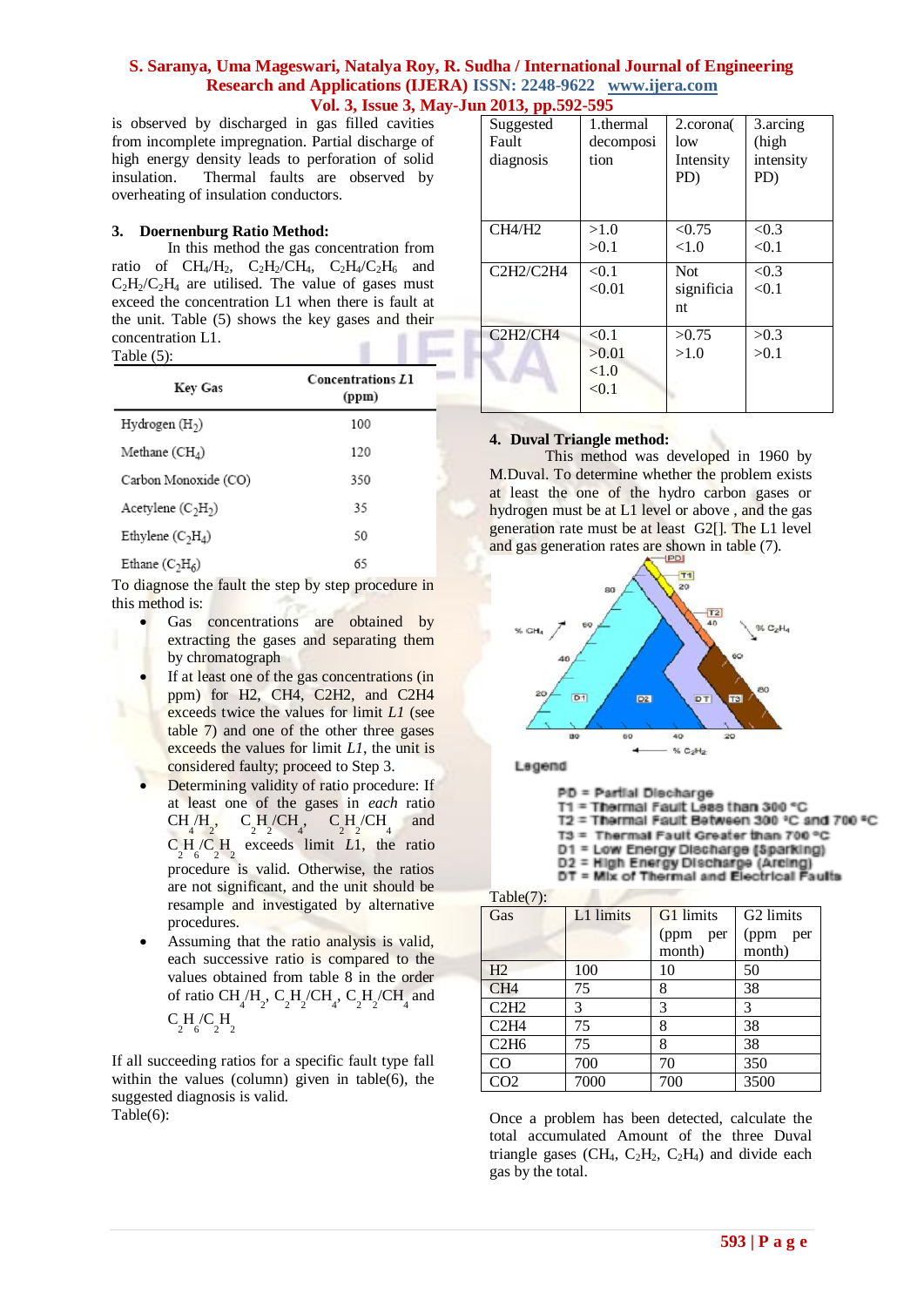# **S. Saranya, Uma Mageswari, Natalya Roy, R. Sudha / International Journal of Engineering Research and Applications (IJERA) ISSN: 2248-9622 www.ijera.com Vol. 3, Issue 3, May-Jun 2013, pp.592-595**

in a **COLL** 

This will give the percentage of each gas of the total. Plot the obtained percentage of the total on the triangle to obtain the diagnosis.

#### **5. Key Gas method:**

The principle of the key gas method is based on the quantity of individual fault gases released from the insulating oil during the occurrence of a fault. In this method, individual gas is considered rather than the gas ratio for fault detection is calculated.













# **6. Artificial Intelligence:**

The relationship between released gas and incipient fault condition is interpreted by ANN and is used to develop the gas- in- oil data. An ANN design includes selection of input, output, network topology and weighted connection of nodes. The network topology is chosen experimentally through a repeated process of optimization of the number of hidden layers. Figure () illustrates over all ANN design process with step by step adjustment to achieve desired structure. The back propagation learning algorithm used involves repeatedly passing the training sets through the neural network until it weights minimise the output error over the entire set. Once a process has done, the weights will be retained and ready for future use. New samples can be fed to this trained ANN to obtain the output readily.



# **Results and Conclusions:**

The percentage of successful prediction and consistency are calculated using the following formulas:

$$
S_{Fn} = \frac{R_{Fn}}{\text{Number of cases of } Fn} \times 100
$$
\n
$$
C = \frac{\sum_{n=1}^{n=5} S_{Fn}}{S_{Fn}}
$$

where:

ີ⊢

$$
F_n
$$
 = type fault code (n=1,2,3,4,5)